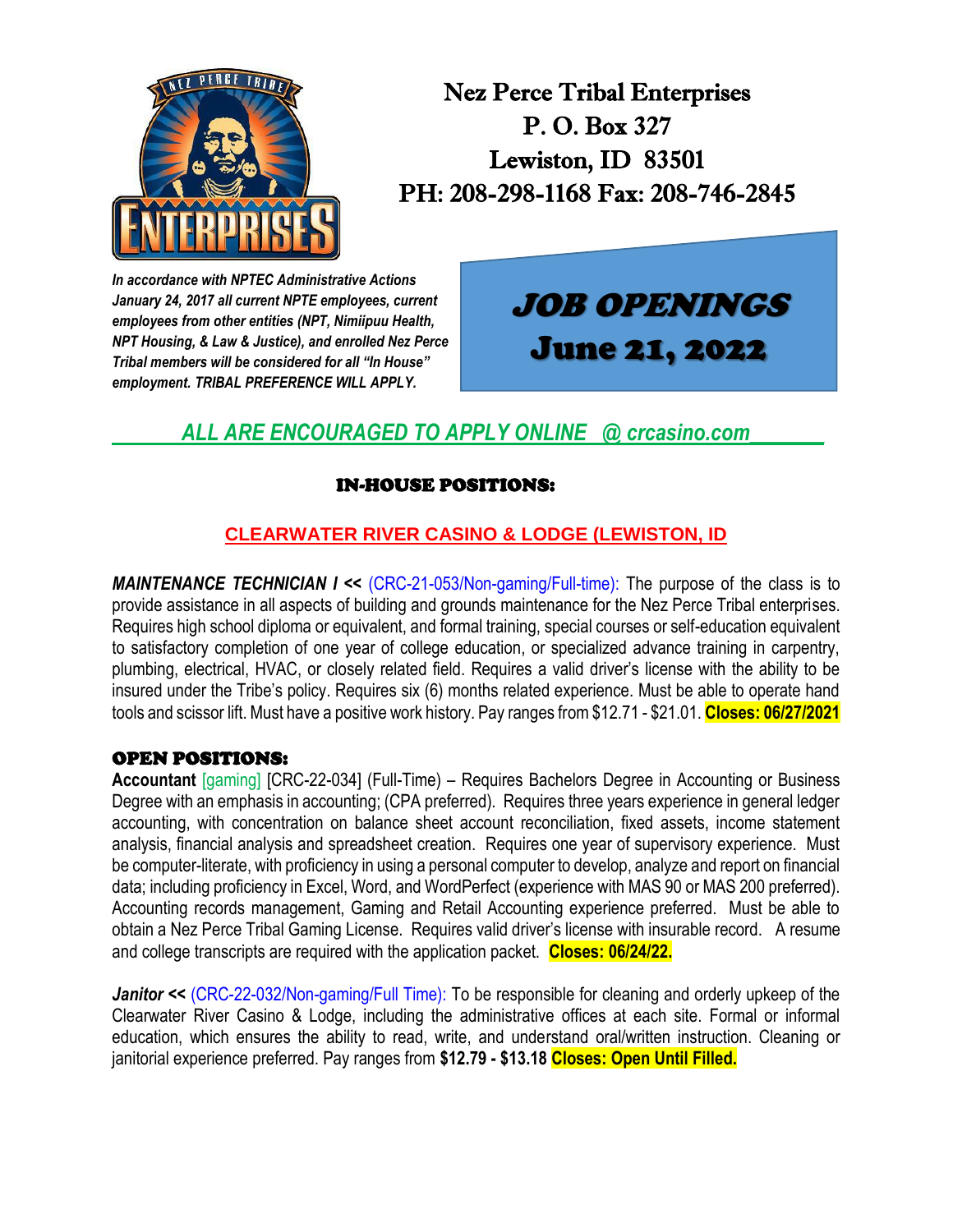**FINANCE DIRECTOR ~** [CRC-22-033] (Gaming)(Full-Time) **~** provides overall leadership, guidance and direction to the finance department management team as it strives to provide the highest quality in exceptional service standards to tribal council, enterprise board, executive office, enterprise department head and outside organizations. The purpose of the class is to oversee and direct accounting functions in compliance with generally accepted accounting principles (GAAP).The class is responsible for the preparation, disbursement, maintenance, review, interpretation, analysis, and reconciliation of budgets, financial records, bank accounts, funds, grants, audits, and financial statements, and for staff supervision and reporting. Requires Bachelor's degree in Accounting, Business, Public Administration, or Finance (Master's and/or CPA preferred). Must be able to obtain a Nez Perce Tribal Gaming License (subject to complete background check). Requires a valid driver's license with the ability to be insured under the Tribe's policy *(must provide copy of driver's license and a motor vehicle report of ENTIRE driving record (MVR))*. CPA credential preferred. Requires three (3) years of supervisory experience. Requires five (5) years of experience in senior-level finance or accounting position. Knowledge of finance, accounting, budgeting, and cost control principles including Generally Accepted Accounting Principles (GAAP), knowledge of automated financial and accounting reporting systems, knowledge of federal and state financial regulations. Ability to analyze financial data and prepare financial reports, statements, and projections. Working knowledge of short and long term budgeting and forecasting, rolling budgets, and product-line profitability analysis. Requires professional written and verbal communication and interpersonal skills. Ability to motivate teams to produce quality materials within tight timeframes and simultaneously manage several projects. Ability to participate in and facilitate group meetings. **Closes: 06/24/22.**

**MAINTENANCE TECHNICIAN II ~** [CRC-22-039] (Full-time) To provide assistance in all aspects of building and grounds maintenance for the Nez Perce Tribal Enterprises. Requires Certificate degree preferably in Heating and Air Conditioning or satisfactory completion of one (1) year of college education in related field OR three (3) years of related Requires a valid driver's license with the ability to be insured under the Tribe's policy; CDL preferred *(must provide a copy of driver's license and motor vehicle report of ENTIRE driving record (MVR)).* Requires six (6) months related experience. Requires operating basic equipment used for moving heavy items such as hand trucks and pallet jacks. must have a positive work history. **Closes: Open Until Filled.**

*F & B SERVER <<* (CRC-22-019/Non-gaming/Part-time): Requires a High School Diploma or GED. Must be able to obtain a valid health card and attend Training for Intervention Procedures (TIPS for serving alcohol) to obtain a card within three (3) months of hire date. Training and/or three (3) month work experience in customer service required. Prior restaurant, cash handling, waiter/waitress experience preferred. Must be 19 years of age. Must have excellent communication skills, both oral and written.. Must have positive work history. Pay ranges from **\$12.76 - \$14.79 Closes: Open Until Filled.**

**SURVEILLANCE OFFICER <<** (CRC-22-026/Gaming/Full-Time): This position requires a high school diploma, GED, or specialized vocational training, including knowledge and ability to gain knowledge of the Nez Perce Tribe Gaming Commission Audit Manual and Internal Control Operating Procedures, and basic knowledge of criminal law. Must be able to obtain Nez Perce Tribal Gaming License. One (1) year experience in security or law enforcement preferred with superior work ethics and report writing skills. Must have excellent communication skills, both oral and written, and ability to handle conflict and problem resolution in a professional manner. Other pre-requisites apply as outlined in class description. Pay ranges from \$12.74 - \$17.64 **Closes: Open Until Filled.**

*HOUSEKEEPER <<* (CRC-22-002/Non-gaming/Full-time): RE-ADVERTISEMENT Requires high school diploma or equivalent. Training in areas of housekeeping preferred. Housekeeping experience preferred. Requires a minimum of six (6) months experience in a customer focused environment. Ability to maintain a high level of confidentiality and professionalism. Must have a positive work history. Pay ranges from **\$12.79 - \$13.18 Closes: Open Until Filled.**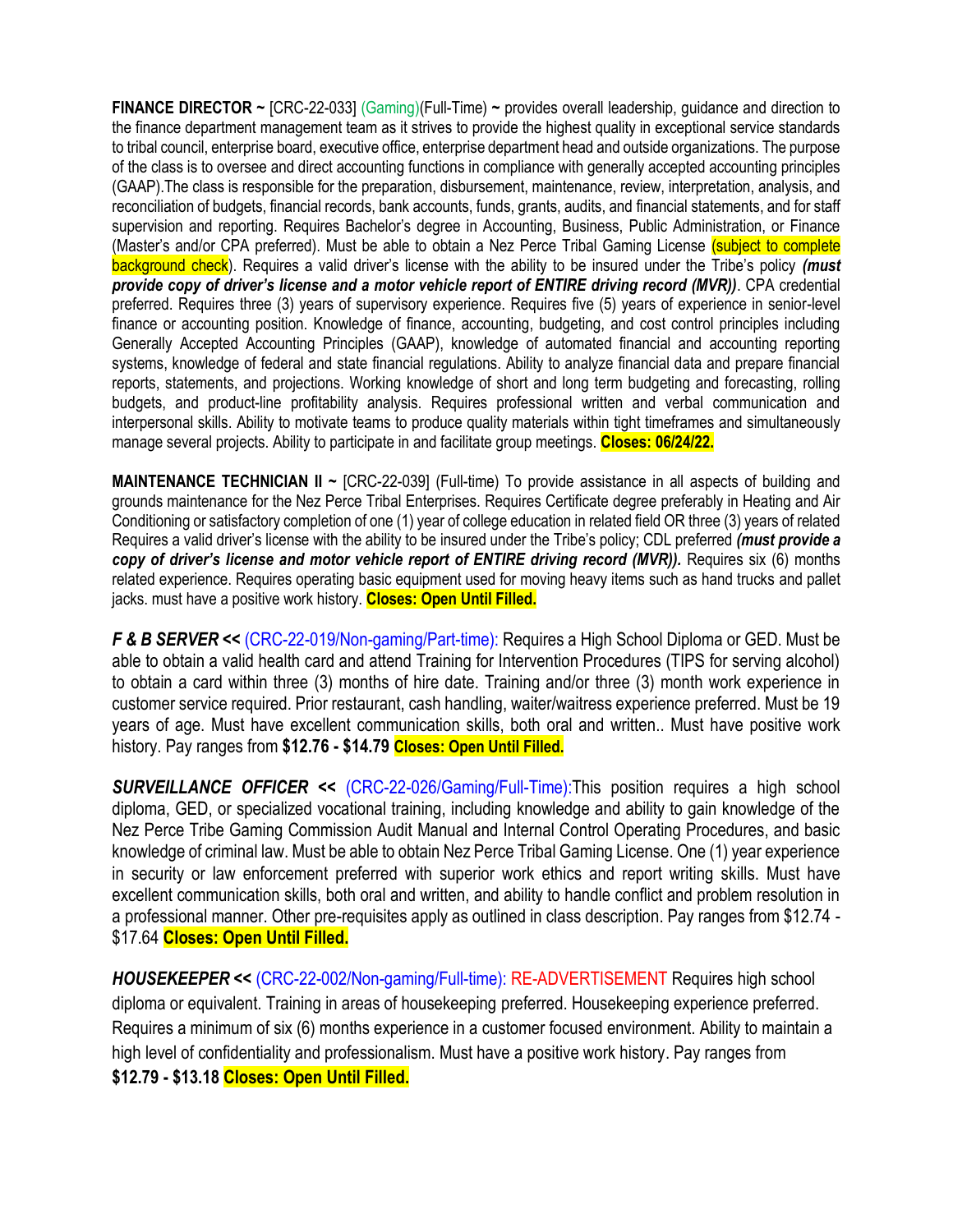*LINE COOK III <<* (CRC-22-010/Non-gaming/Part-time): RE-ADVERTISEMENT Requires high school diploma or GED. Must be able to obtain a valid health card or serve safe equivalent. Have a good working knowledge of professional kitchen, equipment and food products with two years of high-volume Line Cook experience including breakfast, lunch, and dinner and/or equivalent combination of education and experience in food service. Must be computer literate with working knowledge of Microsoft programs and other software. Customer service experience preferred. Pay ranges from **\$12.73 - \$16.62 Closes: Open Until Filled.**

*PLAYERS CLUB REPRESENTATIVE <<* (CRC-21-018/Gaming/ Full-time): RE-ADVERTISEMENT This position requires a high school diploma or GED, one (1) year of front-line guest service skills and two (2) years of cash handling experience. Must be able to obtain a Nez Perce Tribal Gaming License. Other prerequisites apply as outlined in class description, including motor vehicle report (MVR). Pay ranges from **\$12.73 - \$16.62 Closes: Open Until Filled.**

*SPECIAL PROJECTS WORKER <<* (CRC-21-023/Non-gaming/On-call): The purpose of the job is to provide assistance to the designated department in regular or special projects that need to be completed. Special Project Worker will work hours based on needs of NPT Enterprises and its departments. Requires high school diploma or equivalent. Six (6) months of work experience in inventory, hospitality, gaming, hotel/motel or other facility preferred. Six (6) months of customer service experience preferred. Pay ranges from **\$12.73 - \$16.62 Closes: Open Until Filled.**

*LINE COOK II <<* (CRC-21-055/Non-gaming/Part-time): RE-ADVERTISEMENT This position requires a High school diploma or GED. Must be able to obtain a valid health card or serve safe equivalent. Have a good working knowledge of professional kitchen, equipment, and food products with 6 months Line Cook and/or Deli experience including breakfast, lunch, and dinner and/or equivalent combination of education and experience in food service. Customer service experience preferred. Pay ranges from **\$12.76 - \$15.70 Closes: Open Until Filled.**

*SECURITY OFFICER <<* (CRC-21-003/Gaming/Full-time): RE-ADVERTISEMENT This position requires a high school diploma, GED, or enforcement preferred with superior work ethics and report writing skills, other pre-requisites apply as outlined in class description. Requires a valid driver's license, including motor vehicle report (MVR). Pay ranges from **\$12.74 - \$17.64 Closes: Open Until Filled.**

*HOUSEKEEPING LEAD <<* (HTL-19-019/Non-gaming/Full-time): RE-ADVERTISEMENT The purpose of the position is to assist the Executive Housekeeper with supervision of hotel housekeepers on an assigned shift. Requires high school diploma, GED. Requires a valid drive's license with the ability to be insured under the Tribes policy. Requires training and/or three (3) years' work experience in housekeeping, janitorial and/or environment services. Requires one (1) year of supervisory experience; experience and knowledge of cleaning procedures, practices and handling of chemicals preferred. Pay ranges from **\$12.74 - \$16.62** DOE **Closes: Open Until Filled.**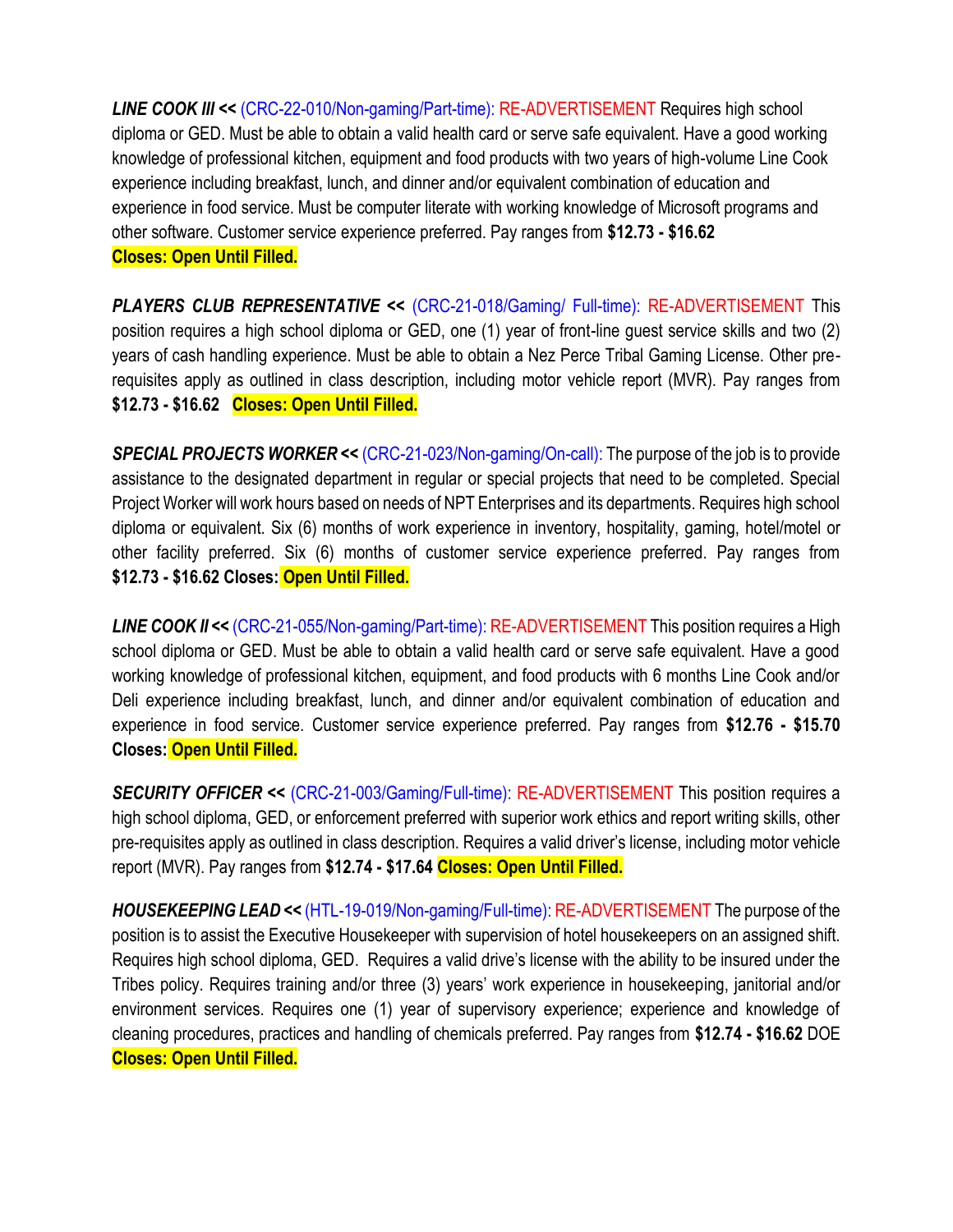#### *ITSE' YE YE CASINO (KAMIAH, ID):*

*Janitor << (CRC-22-009/Non-gaming/On-call)*: To be responsible for cleaning and orderly upkeep of the Clearwater River Casino & Lodge, including the administrative offices at each site. Formal or informal education, which ensures the ability to read, write, and understand oral/written instruction. Cleaning or janitorial experience preferred. Pay ranges from **\$12.79 - \$13.18 Closes: Open until Filled.**

*SECURITY OFFICER <<* (IYY-21-042/Gaming/Full-time): RE-ADVERTISEMENT This position requires a high school diploma, GED, or enforcement preferred with superior work ethics and report writing skills, other pre-requisites apply as outlined in class description. Requires a valid driver's license, including motor vehicle report (MVR). Pay ranges from **\$12.74 - \$17.64 Closes: Open Until Filled.**

**DROP CREW WORKER << (IYY-22-016/Gaming/Part-time):** The purpose of the job is extract money from gaming machines and audit revenues. The job is responsible for equipment, revenues, and shift assignments. Requires high school diploma or equivalent, or specialized vocational training. One month demonstrated work experience preferred. Must be able to obtain a Nez Perce Tribal Gaming Key License. Pay ranges from **\$14.76 - \$16.62 Closes: Open Until Filled.**

**CASINO SHIFT MANAGER** (IYY-22-031/Gaming/Full-time): This position is responsible for the overall operation of the casino operations during their shift. An Associate's Degree is required, vocational technical degree, or specialized training equivalent to satisfactory completion of two years of college with emphasis in Business Management or a closely related field. Requires two (2) years management/supervisory experience. Supervisory in a Gaming establishment is highly preferred. Gaming experience and cash handling experience preferred. Must be able to obtain a Nez Perce Tribal Gaming License. Requires a valid driver's license including Motor Vehicle Report (MVR). Must possess strong customer service skills. Must possess basic computer skills with knowledge of Microsoft suite. Must have a positive work history. **Closes: 06/24/22.**

#### *NEZ PERCE EXPRESS (LEWISTON, ID)*

**STORE CLERK <<** (NPX-22-021/Non-gaming/Part-time): The incumbent of this position will assist in maintaining store operations to assure guest satisfaction and profitability as well as a positive work atmosphere. Requires high school diploma or GED. Three (3) months cash register and stocking experience in a customer service-oriented establishment preferred. Other pre-requisites apply as outlined in class description. Pay ranges from **\$12.76 - \$14.79 Closes: Open Until Filled.**

#### *QE'MES EXPRESS (WINCHESTER, ID)*

**STORE CLERK <<** (QEX-22-006/Non-gaming/Part-time): The incumbent of this position will assist in maintaining store operations to assure guest satisfaction and profitability as well as a positive work atmosphere. Requires high school diploma or GED. Three (3) months cash register and stocking experience in a customer service-oriented establishment preferred. Other pre-requisites apply as outlined in class description. Pay ranges from **\$12.76 - \$14.79 Closes: Open Until Filled.**